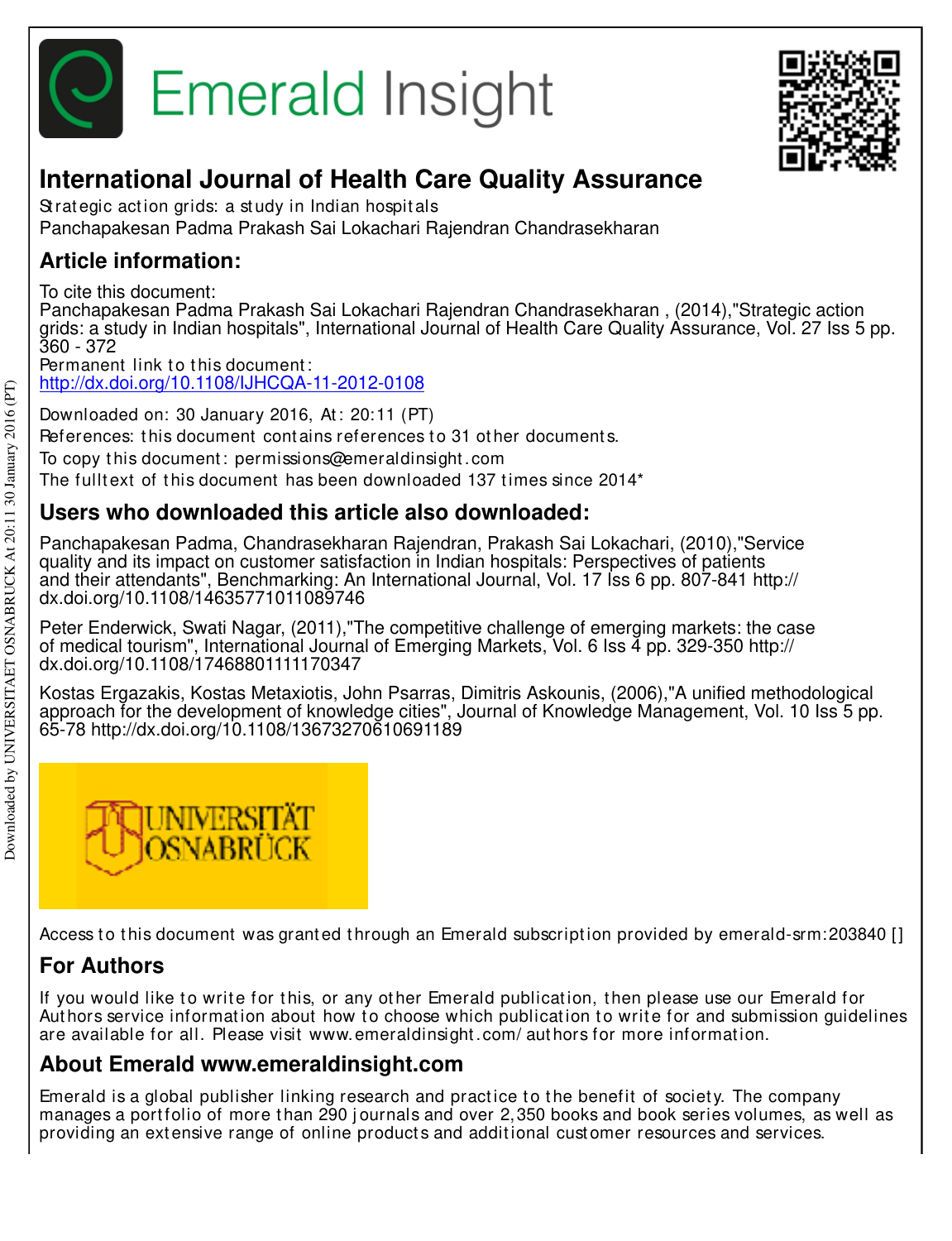Emerald is both COUNTER 4 and TRANSFER compliant. The organization is a partner of the Committee on Publication Ethics (COPE) and also works with Portico and the LOCKSS initiative for digital archive preservation.

\*Relat ed cont ent and download informat ion correct at t ime of download.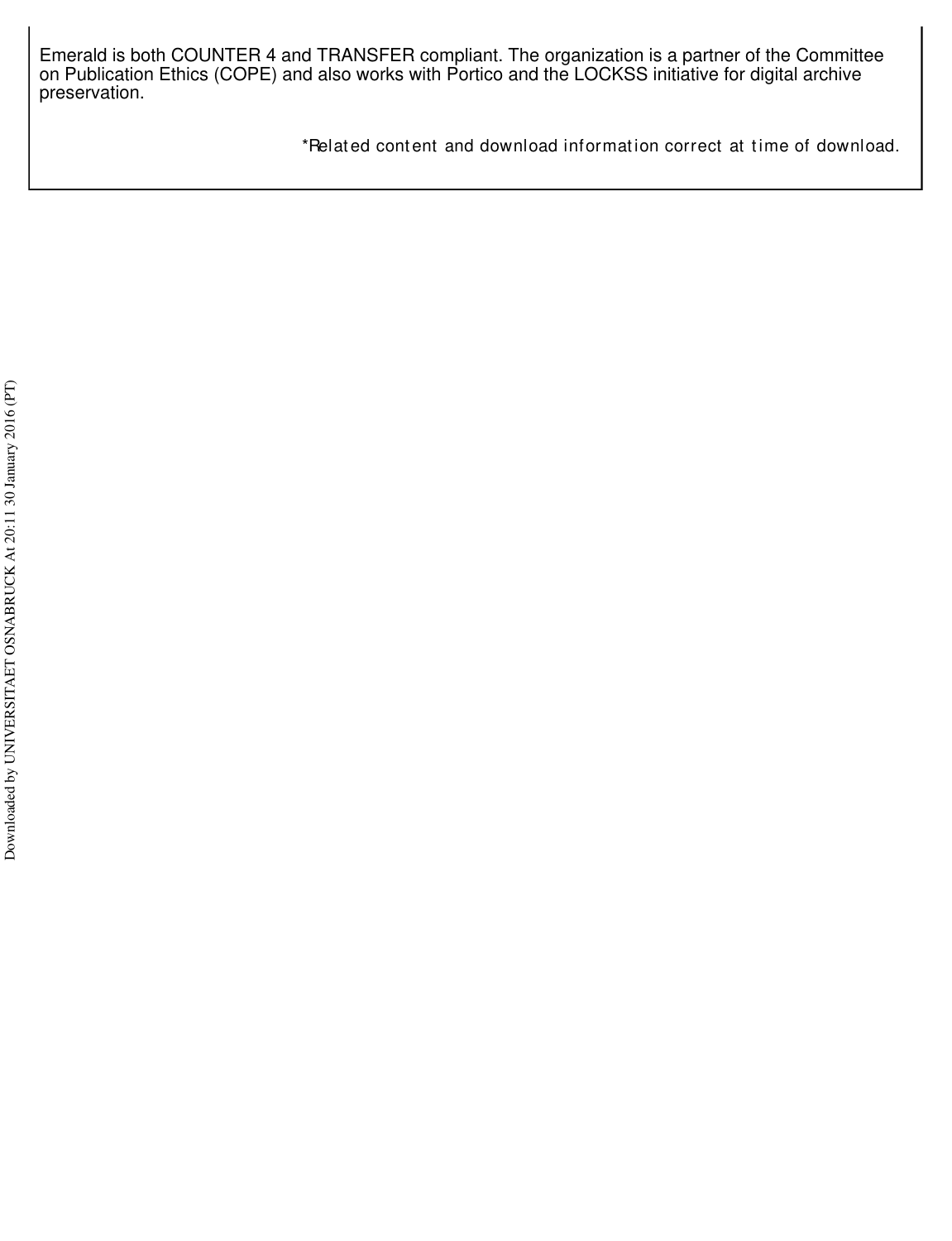

**IJHCQA** 27,5

## 360

Received 24 July 2012 Revised 4 May 2013 Accepted 28 December 2013

# Strategic action grids: a study in Indian hospitals

Panchapakesan Padma

*ISCTE, University of Lisbon, Lisbon, Portugal, and* Prakash Sai Lokachari and Rajendran Chandrasekharan *Department of Management Studies, Indian Institute of Technology Madras, Chennai, India*

#### Abstract

Purpose – The purpose of this paper is to provide strategic recommendations to Indian hospital administrators for improving service quality by analysing performance dimensions and the importance attached to them by patients and attendants.

Design/methodology/approach – Patient and attendant perceptions were collected using a questionnaire.

Findings – Patients and attendants have different perceptions. Different customers have different needs of which providers need to be aware to better serve their consumers.

Research limitations/implications – The study captured only 408 patient and attendants' perceptions – a 32 per cent response rate.

Practical implications – Results enable hospital administrators to develop appropriate strategies to improve their structure and function by analysing their strengths and weaknesses regarding their tangible and intangible assets.

Originality/value – The study included attendants, specifically in an Indian healthcare context. Keywords Hospitals, Customer satisfaction, Service quality, Importance performance analysis,

Patients, Action grids

Paper type Research paper

#### Introduction



International Journal of Health Care Quality Assurance Vol. 27 No. 5, 2014 pp. 360-372  $\odot$  Emerald Group Publishing Limited 0952-6862 DOI 10.1108/IJHCQA-11-2012-0108

India is gradually emerging as Asia's leading health service provider owing to high-quality treatment available at affordable prices, which changed the competition between Indian hospitals and foreign players (India Brand Equity Foundation, 2007). Rising incomes and changing demographics led to increasing lifestyle-related diseases such as diabetes, cardiovascular and central nervous system problems. Access to medical information and exposure to ubiquitous media influenced healthcare consumers' awareness and the choices they exercise regarding hospitals, physicians and treatment. Hospital economic sustainability and competitiveness, therefore, depend on managers' strategic choices as reflected in their mission, structure, operations, relationship with customers and regulatory environment (Cerne, 1993). While many studies focus on improving hospital performance, hospital strategic planning research, which accounts for customer feedback, is limited ( Jain and Gupta, 2004; Guven-Uslu, 2005). Favourable service perceptions lead to favourable behavioural intentions amongst consumers, while reducing their unfavourable behavioural intentions (Koerner, 2000). Therefore, we provide strategic insights into hospital performance from the customers' (i.e. patient and attendant) service-quality perspective. In India, attendants; i.e. family and friends, mostly stay with patients when they are in hospital. Hence, this study offers deeper insights into hospital performance.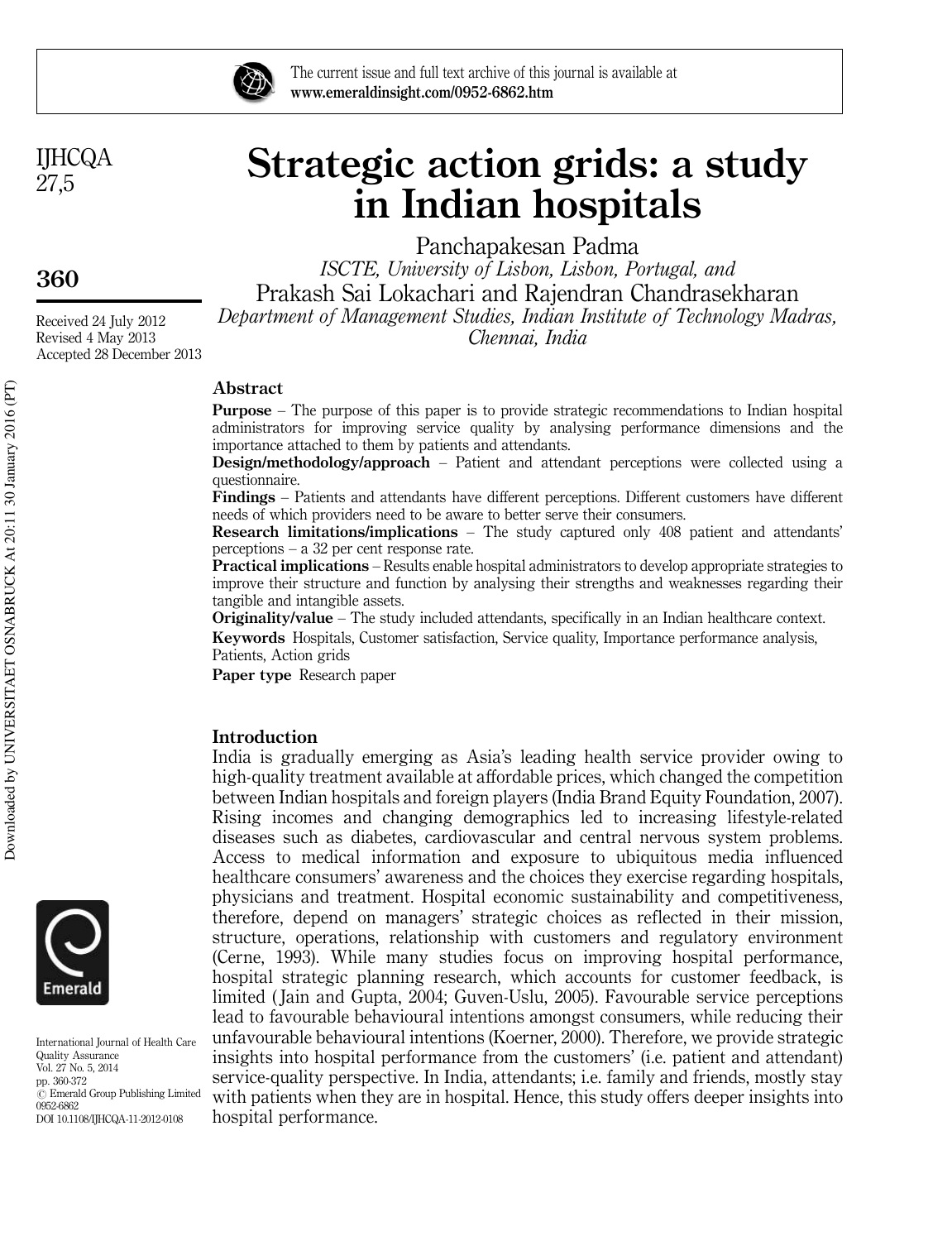#### Literature review

Service quality (SQ) and customer satisfaction (CS) are related in all sectors. Medicine availability, providing information on treatment and staff behaviour positively affect patient perceptions, while waiting time has the opposite effect (Rao *et al.*, 2006). Ramsaran-Fowdar (2008) indicates that fairness, equality and trust are the most important factors affecting patient satisfaction in Mauritian private hospitals. Padma *et al.* (2009) extend the Duggirala *et al.* (2008) research to include attendant perceptions and other hospital SQ dimensions such as hospital image and staff trustworthiness. They propose a conceptual framework to measure healthcare quality from patient and attendant perspectives, and also recommend using Importance Performance Analysis (IPA) for improving SQ. Padma *et al.* (2010), while validating the instrument proposed by Padma *et al.* (2009), find a significant relationship between Indian hospital SQ and CS. Thus, most SQ studies in healthcare deal only with service attributes and not with the importance attached to them by customers. Strasser *et al.* (1995), Butler *et al.* (1996) and Tucker and Adams (2001) stress the need to analyse family and friend SQ perceptions. Hence, it is imperative to analyse the performance gaps between patient and attendant perspectives to better understand consumer preferences and priorities.

The IPA, first proposed by Martilla and James (1977), is a technique used to identify service strengths and weaknesses based on multi-attribute choice models. The study demonstrates the IPA's application to identify "good work (keep it up)", "scope for improvement (concentrate here)", "low priority" and "strategic overkill" (i.e. doing more than necessary). The authors emphasize that the IPA provides more useful insights than quantitative analyses since CS had been recognized as an expectation and performance attribute function. Figure 1 shows the IPA strategic action grids, which has been applied to services including tourism, education, banking and healthcare to give service providers strategic insights. Joseph and Joseph (1997), for example, examine New Zealand business school student SQ perceptions. They find that the best factors are the ones that are given the least importance by customers. O'Neill *et al.* (2001) studied Australian public university online library services and reveal that specific dimensions are considered to be significant by customers. Yavas and Shemwell



Figure 1. Strategic action grid in the IPA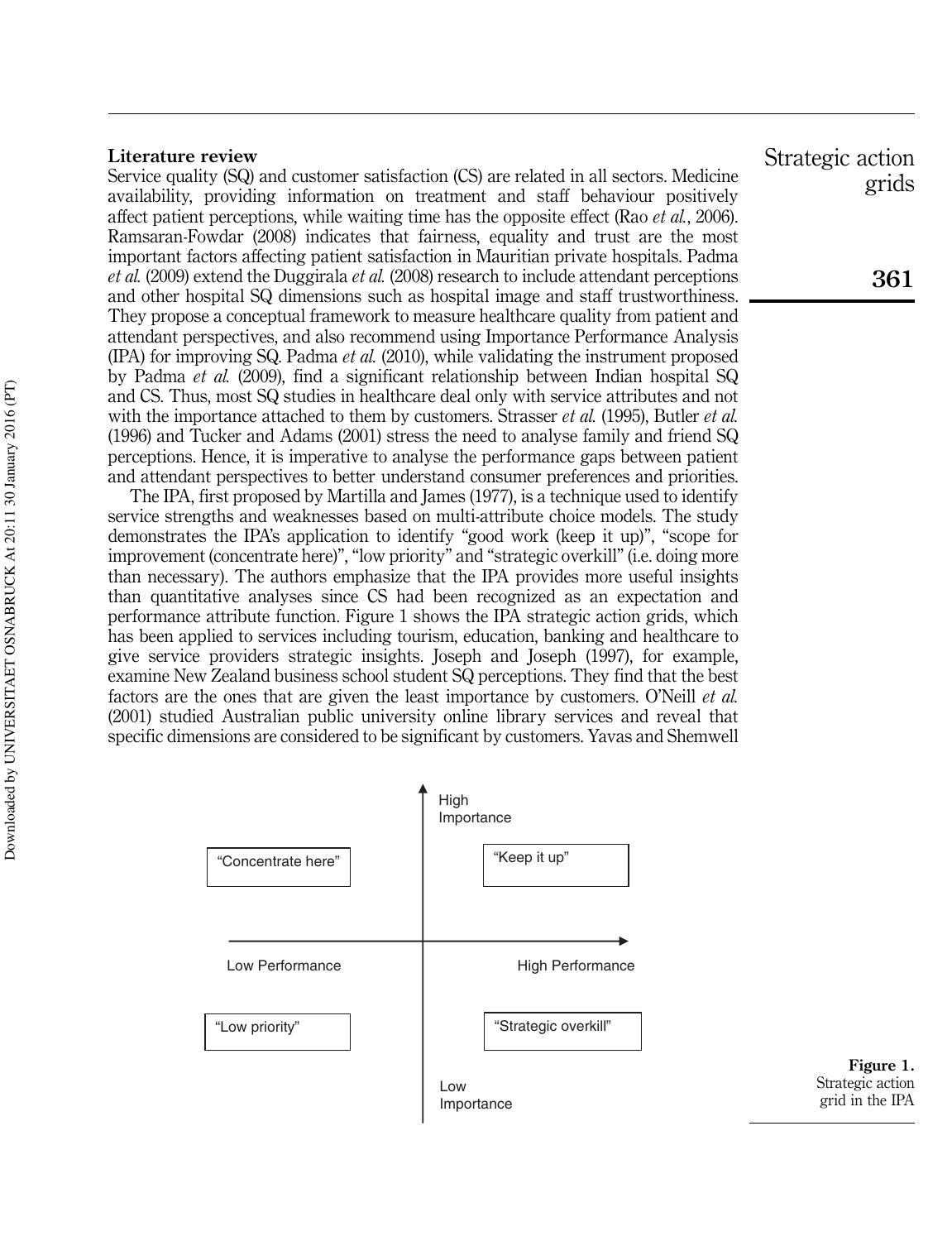(2001) employ IPA in one USA hospital to provide insights on resource use, which cannot be gathered through other techniques. Their modified IPA achieved better results. O'Neill and Palmer (2004), in their student higher-education perceptions study, assert that IPA helps to identify the problems associated with core and support services. Akter *et al.* (2008) employed IPA and found that modern practices were not prevalent in Bangladesh's suburban hospitals. However, despite its widespread application, Eskildsen and Kristensen (2006) criticize IPA for assuming that an attribute's importance and performance are independent. They propose a modified IPA, which considers this dependence.

The IPA quadrants can be compared with Kano Model attributes (Kano *et al.*, 1984), which classifies service attributes into four types:

- (1) Basic factors or dissatisfiers are service attributes, which are taken for granted by customers. They lead to customer dissatisfaction if not fulfilled, but do not lead to satisfaction if fulfilled. In IPA, "Concentrate here" belongs to this category.
- (2) One-dimensional factors or performers cause satisfaction if their presence is high and lead to dissatisfaction if performance is low. They are directly connected to customer needs and wants, and a service provider has to focus on these factors to gain a competitive advantage. In IPA, these factors are found in the "Keep it up" quadrant.
- (3) Excitement factors or satisfiers lead to CS, which do not lead to dissatisfaction if absent. In IPA, they can be found in the "Strategic overkill" zone.
- (4) Indifferent factors neither cause satisfaction when provided and nor dissatisfaction when missing. They are present in the IPA "Low priority" zone.

Few studies focus on service attributes and the importance attached to them by consumers, especially in healthcare, even fewer in an Indian context. Therefore, our study examines the importance attached to SQ dimensions and their performance perceived by patients and attendants, to understand the service gap, which is the difference between importance and performance, and thereby formulate appropriate strategies for improving Indian healthcare services.

#### Methodology

We study the gap between performance attribute and importance from patient and attendant perspectives using the IPA. To conduct the IPA, we use hospital SQ dimensions as critical service attributes to obtain user responses on performance and the dimensions' importance. A seven-point Likert scale, ranging from very low to very high is used to measure performance and importance. Each dimension's mean value is plotted on a graph with performance on the *X*- and importance on the *Y*-axis, based on the position occupied by each dimension in the grid. The grand means for importance and performance scores is the intersection point (POI) between axes representing performance and importance. This point divides the space into four quadrants: "Keep it up"; "Concentrate here"; "Low priority"; and "Strategic overkill", respectively (Figure 1). We use Martilla and James' (1977) original IPA because we study healthcare holistically and not one particular hospital, we do not consider competitor performance in the IPA and thus the IPA's original form better suits our study.

**IJHCQA** 27,5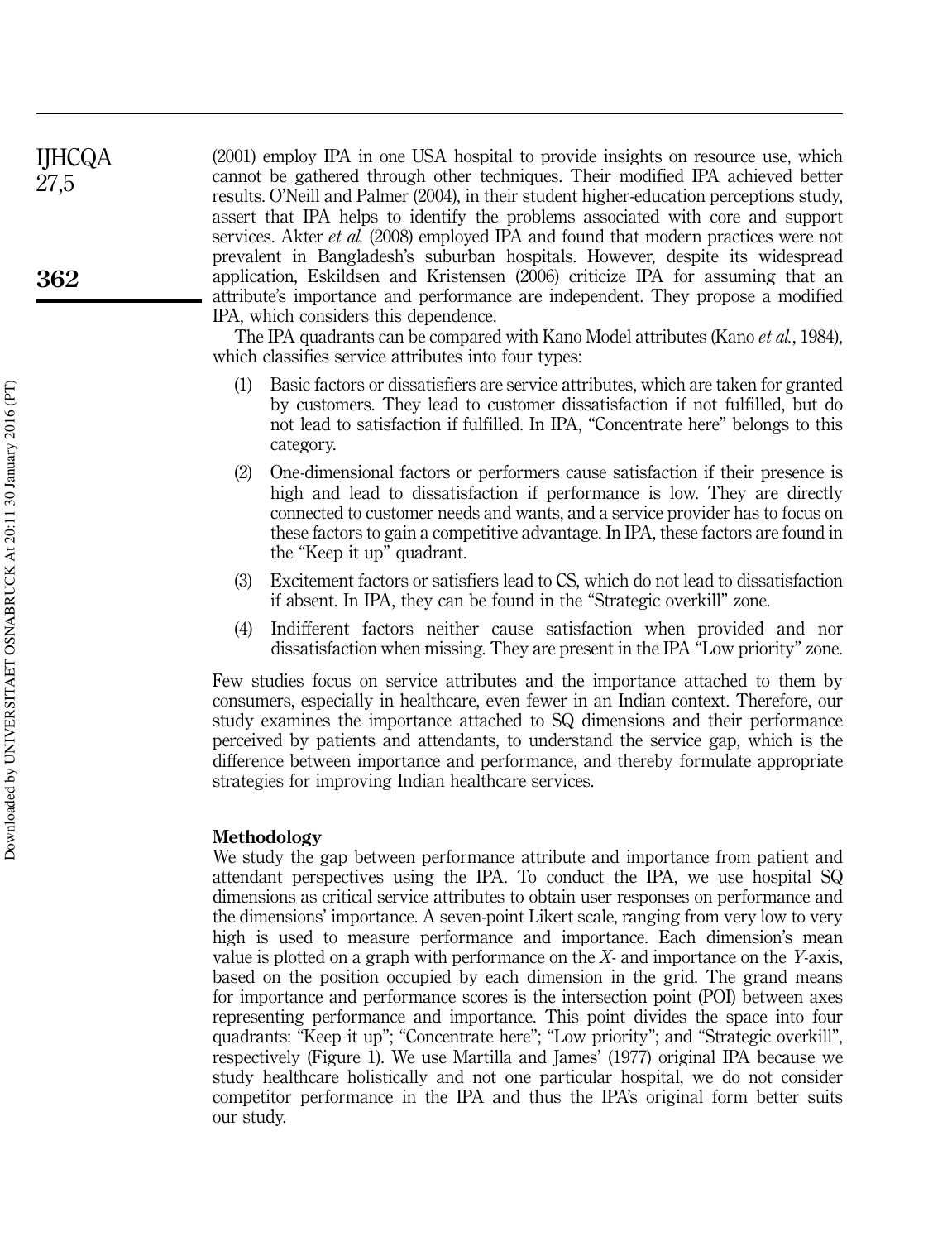#### *Data collection*

Patient and attendant SQ perceptions were collected in Chennai's public and private hospitals. Responses were obtained within six months of the patients' hospitalization. Hospitals with 30 beds or more were included. Our sample was 204 patients and 204 attendants (a 32 per cent response rate). The Padma *et al.* (2009) healthcare SQ instrument was used to capture service attribute performance and their importance from patient and attendant perspectives based on the following dimensions:

- . infrastructure (Inf);
- . personnel quality (PQ);
- . clinical care process (PCC);
- . administrative procedures (AP);
- safety indicators (SI);
- hospital image (HI):
- . social responsibility (SR); and
- hospital trustworthiness *(TH)*.

#### *Sample*

Customer needs are not homogenous and several studies document the differences in patients' healthcare needs and healthcare seeking behaviours based on age (Callahan, 1992), gender (Byles *et al.*, 1997), etc., and their influence on satisfaction and quality (Mummalaneni and Gopalakrishna, 1995). Baldwin and Sohal (2003) studied age, gender and location effects on SQ perceptions. Hekkert *et al.* (2009) asserted that it was imperative to consider hospital and patient characteristics while studying patient satisfaction. We group patients and their attendants based on hospital type, gender and age to determine different consumer perceptions, their decision making and behaviour.

#### *Hospital type*

There is a general perception that private-hospital services are better than government hospital services ( Jabnoun and Chaker, 2003). Das and Hammer (2004) reported similar results in India. They determined that doctor competencies were better in private than government hospitals. These results necessitate comparing services offered by government and private hospitals.

#### *Gender*

Grazier *et al.* (1986) found that women were more dissatisfied with healthcare than men. Lin *et al.* (2001) investigated the relationship between service provider personalities and SQ perceptions across gender. They found that different factors emerged for different gender segments. These findings necessitate comparing perceptual differences between male and female patients.

### *Age*

Older patients have difficulty distinguishing relevant from irrelevant information (Cole and Balasubramanian, 1993). Butler *et al.* (1996) found that older patients perceived better quality than younger patients. Hence, it would be worthwhile to examine if the differences between age groups are significant and warrant service-provider attention.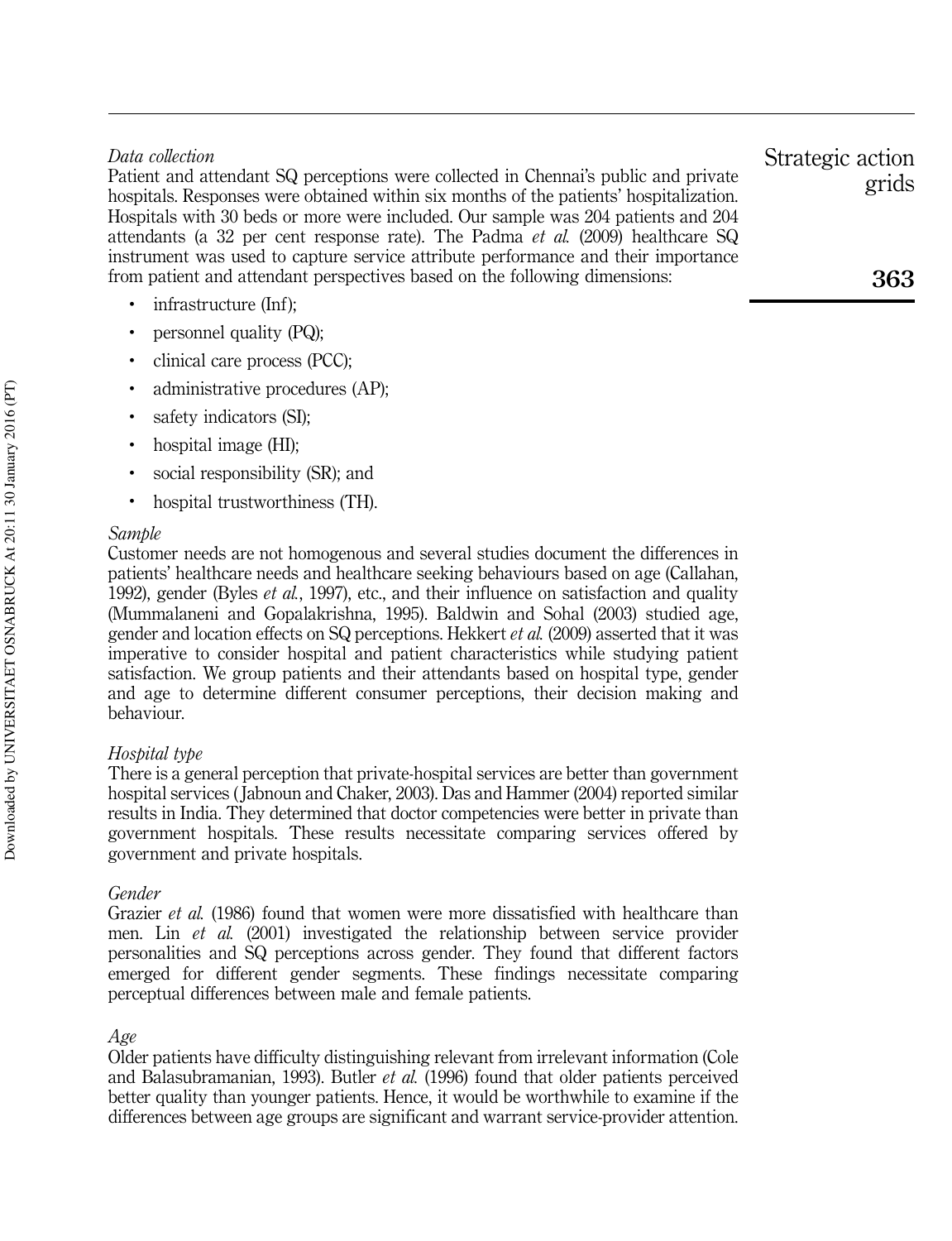#### Analysis, observations and findings **IJHCQA**

Table I shows that patients attach highest importance to SI and PCC. Given their psychological anxiety about illness, it is natural for them to be concerned about these aspects. They also perceive that hospital staff perform well on Inf and AP, tangible aspects, which do not require specialized knowledge. Patients, therefore, do not have difficulty evaluating them.

Table II shows that attendants consider PCC most important, followed by SI, which is mostly in line with patient expectations. They also perceive Inf and PCC as most important. Tangible service-aspects are easier to evaluate for attendants, as many hospitals in Chennai are equipped with new medical equipment and facilities. Attendants are more concerned about correct diagnosis and treatment than safety. Tables I and II show that mean importance exceed mean performance ratings for all SQ dimensions for both patients and attendants. This result shows "negative disconfirmation" regarding all dimensions; i.e. no healthcare aspect meets or exceeds customer expectations. These findings are consistent with the Akter *et al.* (2008) Bangladesh hospital study. We observe that respondents exhibit wider variations for intangible service aspects because it is difficult to evaluate them. Analysing service gaps is useful for service providers to understand respondents' different perceptions.

Table III indicates that there are no significant differences between patients and their attendants regarding each SQ dimension's importance. However, there are significant differences between patient and the attendant SI, HI and SR perceptions.

|               | Patients |                             |       |      |                       |       |  |  |  |
|---------------|----------|-----------------------------|-------|------|-----------------------|-------|--|--|--|
| SQ dimensions | Mean     | Importance (I)<br><b>SD</b> | Range | Mean | Performance (P)<br>SD | Range |  |  |  |
|               |          |                             |       |      |                       |       |  |  |  |
| Inf           | 5.86     | 0.55                        | 2.67  | 5.15 | 0.29                  | 1.56  |  |  |  |
| PQ            | 5.79     | 0.68                        | 3.08  | 4.98 | 0.31                  | 1.85  |  |  |  |
| <b>PCC</b>    | 5.92     | 0.56                        | 2.83  | 5.09 | 0.38                  | 2.33  |  |  |  |
| AP            | 5.81     | 0.62                        | 3.29  | 5.10 | 0.31                  | 2.29  |  |  |  |
| <b>SI</b>     | 5.97     | 0.60                        | 3.00  | 4.53 | 0.73                  | 3.00  |  |  |  |
| ΗΙ            | 5.90     | 0.67                        | 3.00  | 5.02 | 0.65                  | 3.33  |  |  |  |
| SR            | 5.78     | 0.71                        | 3.25  | 5.05 | 0.65                  | 3.67  |  |  |  |
| TH            | 5.78     | 0.66                        | 3.50  | 5.07 | 0.60                  | 3.00  |  |  |  |

Table I.  $SQ$  dimensions – pati

|                                   |                 | Attendants<br>Performance (P)<br>Importance (I) |                 |              |              |              |              |  |  |
|-----------------------------------|-----------------|-------------------------------------------------|-----------------|--------------|--------------|--------------|--------------|--|--|
|                                   | SQ dimensions   | Mean                                            | SD <sub>1</sub> | Range        | Mean         | <b>SD</b>    | Range        |  |  |
|                                   | Inf             | 5.81                                            | 0.66            | 3.22         | 5.18         | 0.38         | 2.22         |  |  |
|                                   | PQ              | 5.81                                            | 0.65            | 3.17         | 5.00         | 0.27         | 1.54         |  |  |
|                                   | <b>PCC</b>      | 5.96                                            | 0.60            | 3.43         | 5.09         | 0.44         | 2.43         |  |  |
|                                   | AP<br><b>SI</b> | 5.79<br>5.85                                    | 0.67<br>0.80    | 2.86<br>4.00 | 5.07<br>5.00 | 0.31<br>0.58 | 2.00<br>3.67 |  |  |
| Table II.                         | $_{\rm HI}$     | 5.76                                            | 0.91            | 3.67         | 4.87         | 0.57         | 3.33         |  |  |
| $SQ$ dimensions $-$<br>attendants | <b>SR</b><br>TH | 5.72<br>5.82                                    | 0.70<br>0.71    | 3.25<br>3.00 | 4.93<br>4.99 | 0.36<br>0.58 | 1.75<br>3.50 |  |  |

364

27,5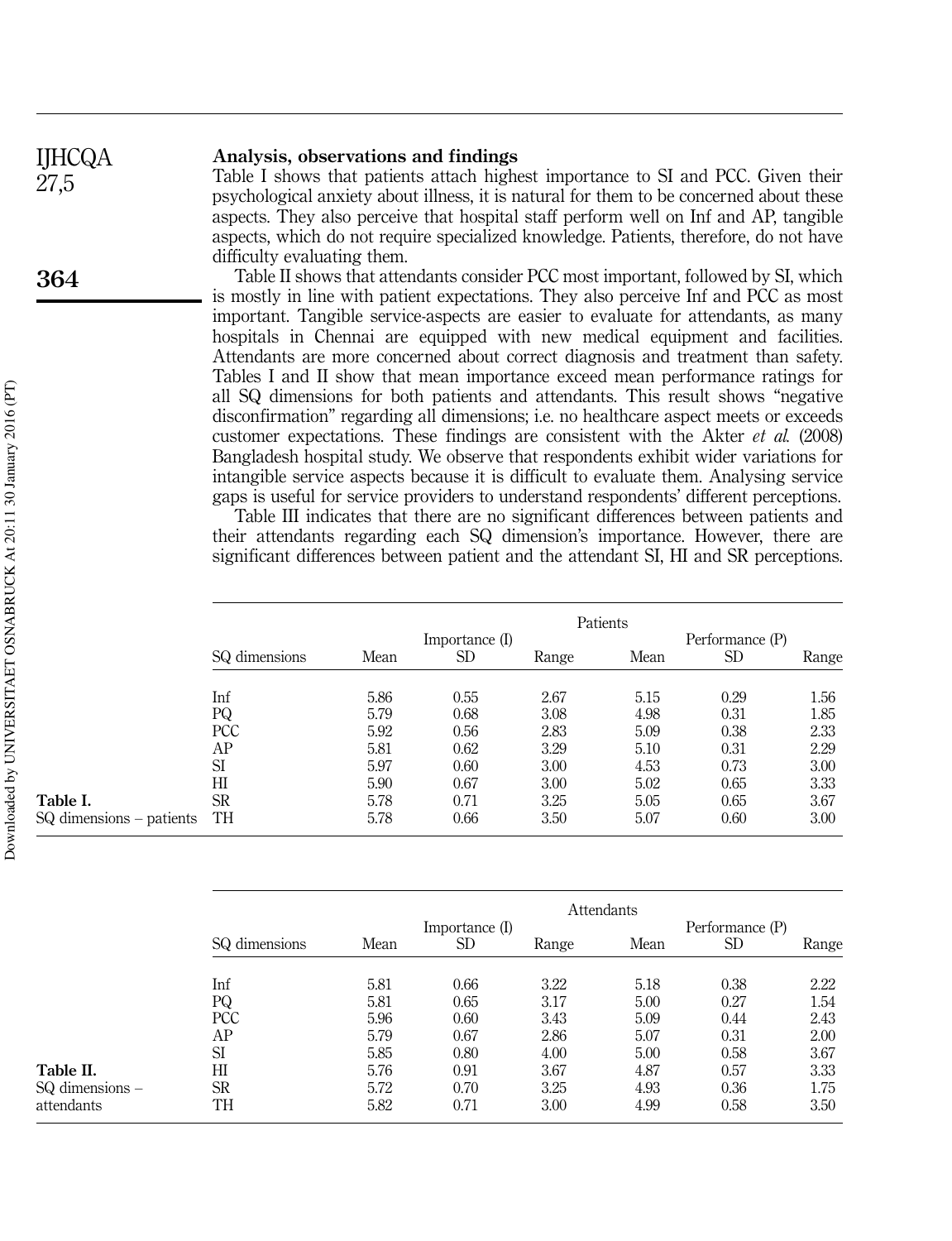|            |      | Importance (I)      |         |        |      | Performance (P)                                                                             |                 |        |      | Service gap (I-P)   |             |        | Strategic action                 |
|------------|------|---------------------|---------|--------|------|---------------------------------------------------------------------------------------------|-----------------|--------|------|---------------------|-------------|--------|----------------------------------|
|            |      | Patients Attendants |         | df     |      | Patients Attendants                                                                         |                 | df     |      | Patients Attendants |             | df     | grids                            |
| Inf        | 5.86 | 5.81                | 0.84    | 406    | 5.15 | 5.18                                                                                        | $-1.06$         | 406    | 0.71 | 0.63                | 1.48        | 406    |                                  |
| PQ         | 5.79 | 5.81                | $-0.23$ | 406    | 4.98 | 5.00                                                                                        | $-0.42$         | 406    | 0.81 | 0.81                | 0.02        | 406    |                                  |
| <b>PCC</b> | 5.92 | 5.96                | $-0.69$ | 406    | 5.09 | 5.09                                                                                        | 0.01            | 406    | 0.83 | 0.87                | $-0.59$     | 406    |                                  |
| AP         | 5.81 | 5.79                | 0.32    | 406    | 5.10 | 5.07                                                                                        | 0.88            | 406    | 0.71 | 0.72                | $-0.11$     | 406    | 365                              |
| SI         | 5.97 | 5.85                | 1.79    | 378.19 | 4.53 | 5.00                                                                                        | $-7.04**386.92$ |        | 1.44 | 0.85                | $7.50**406$ |        |                                  |
| HI         | 5.90 | 5.76                | 1.67    | 372.37 | 5.02 | 4.87                                                                                        | $2.48**406$     |        | 0.88 | 0.89                | $-0.2$      | 391.29 |                                  |
| <b>SR</b>  | 5.78 | 5.72                | 0.93    | 406    | 5.05 | 4.93                                                                                        | $2.07*$         | 348.11 | 0.73 | 0.79                | $-0.66$     | 375.38 |                                  |
| TH         | 5.78 | 5.82                | $-0.58$ | 406    | 5.07 | 4.99                                                                                        | $-1.38$         | 406    | 0.71 | 0.83                | $-1.57$     | 406    | Table III.<br>Comparing patients |
|            |      |                     |         |        |      | <b>Notes:</b> df, Degrees of freedom. **,*Significance at 0.01 and 0.05 level, respectively |                 |        |      |                     |             |        | and attendants                   |

Strasser *et al.* (1995), report similar findings in their US hospitals study; these differences could be attributed to cognitive processes resulting from experiencing different service encounters and patient and attendant expectations. Usually, patients are not exposed to AP; it is the attendants who deal with AP. Constraints in their health status or restricted mobility mean that patients may not get an opportunity to experience all healthcare dynamics. Table III also shows that the greatest service gap for patients is SI and for the attendants, HI. The service-gap difference is also significant regarding SI, as observed from the *t*-statistic. While patients consider their safety to be most important, attendants perceive that staff do not sustain HI. Being primary care receivers, patients tend to observe the safety and hygiene better than attendants, who do not get as many opportunities to evaluate these components. This finding reinforces other studies showing that patients and their attendants have differing needs and perceptions. As most health services are directed towards patients, they may attach higher importance to SQ dimensions. Patients may have low perceptions about specific healthcare dimensions as they are physically or psychologically not strong; further, they may not express their opinions honestly, fearing hostility from hospital staff; they may also perceive more control over the care provided to them (Strasser *et al.*, 1995). Consequently, patients tend to perceive that health carers perform better regarding soft care aspects. In India, attendants fetch medicine, pay medical bills, etc., and consequently they perceive services to be inadequate regarding several aspects. Sometimes, service providers fall short in SQ attributes about which customers have high expectations. Hence, patients/attendants may not perceive a service attribute to be relevant despite hospital service providers performing well. Analysing service gaps therefore is imperative for understanding consumer preferences and accordingly devising better strategies to meet them. The IPA we used is a strategic tool for this purpose.

#### *IPA for patients: overall level*

Figure 2 shows that patients consider SI; e.g. wearing gloves and providing infectionfree environment, important but they perceive SI actually provided by staff to be low. More information about hygiene procedures, such as disposable syringes, could be provided through patient education. Improving other dimensions such as Inf; e.g. ambulance services with life-support equipment, may have a bearing on patients' SI perceptions.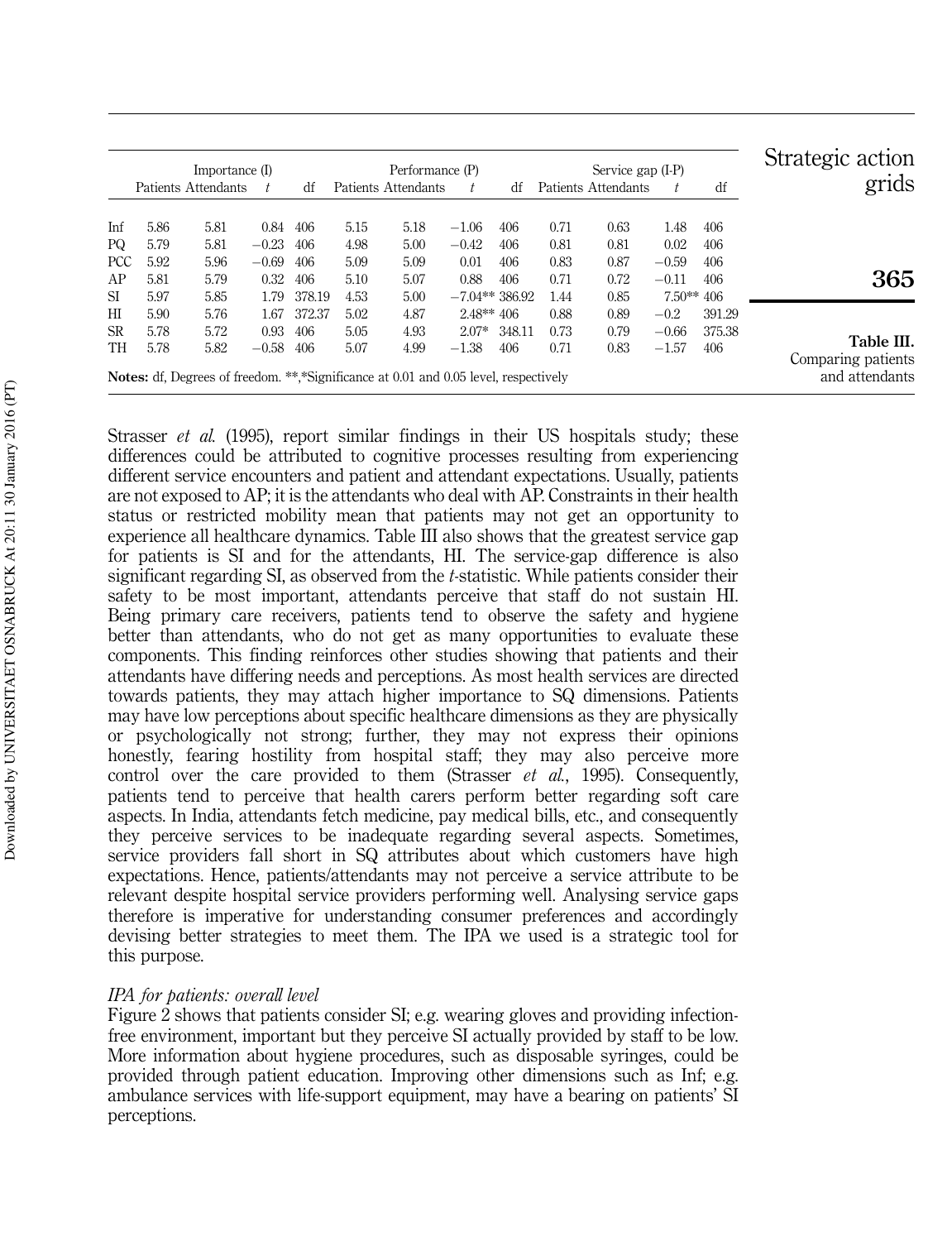

| "Concentrate here" | "Keep it up"      | "Strategic overkill" | "Low priority"   |
|--------------------|-------------------|----------------------|------------------|
| SI: (4.53, 5.97)   | PCC: (5.09, 5.92) | AP: (5.10, 5.81)     | PQ: (4.98, 5.79) |
|                    | HI: (5.02, 5.90)  | SR: (5.05, 5.78)     |                  |
|                    | Inf: (5.15, 5.86) | TH: (5.07, 5.78)     |                  |

#### Figure 2. Strategic action grids: patients; POI: (4.99, 5.85)

366

**IJHCQA** 27,5

> **Note:** POI is indicated by the SQ dimensions' grand mean on performance and importance scales with the all dimensions grand mean on performance as *x* co-ordinate and the importance grand mean as *y* co-ordinate

Patients greatly value PCC and HI, and are content with their performance. These aspects are the ones on which staff could focus to gain sustainable competitive advantages. According to them, Inf is crucial and service providers are performing well in this dimension. This is also a one-dimensional attribute, directly related to patients' needs. Patients consider SR, AP and TH to be less important, but they consider staff to be performing well in these areas. Patients lack exposure to SR initiatives and AP and hence, they tend to rate these factors less important. Even though patients are pleased with service reliability and credibility, they do not consider these aspects important. These results have important implications for capital budgeting decisions. Service providers could prioritize dimensions in the "concentrate here" zone and then gradually focus on other areas. Patients are neutral about PQ; in government hospitals, well-qualified physicians are available round the clock. In private hospitals, a premium is paid to avail medical care and hence, it is assumed that physicians and nurses are well-qualified. So, patients do not attempt to evaluate service personnel. It is difficult to evaluate medical care and doctor/nurse competence. Thus, IPA shows how staff are performing regarding various SQ dimensions. For example, AP is found in the "strategic overkill" zone. This observation shows that from patient perspectives, many administrative processes are seen as non-value adding, though they are visualized as business sustaining by hospital administrators. Considering patient segments based on hospital type, gender and age, IPA is carried out and findings are reported.

#### *IPA for patient segments: hospital type*

In India, government hospital staff provide subsidized treatment to poorer people. Though patients are satisfied with their treatment in these settings and with HI, they perceive that safety mechanisms are inadequate. Developing trust is not a high priority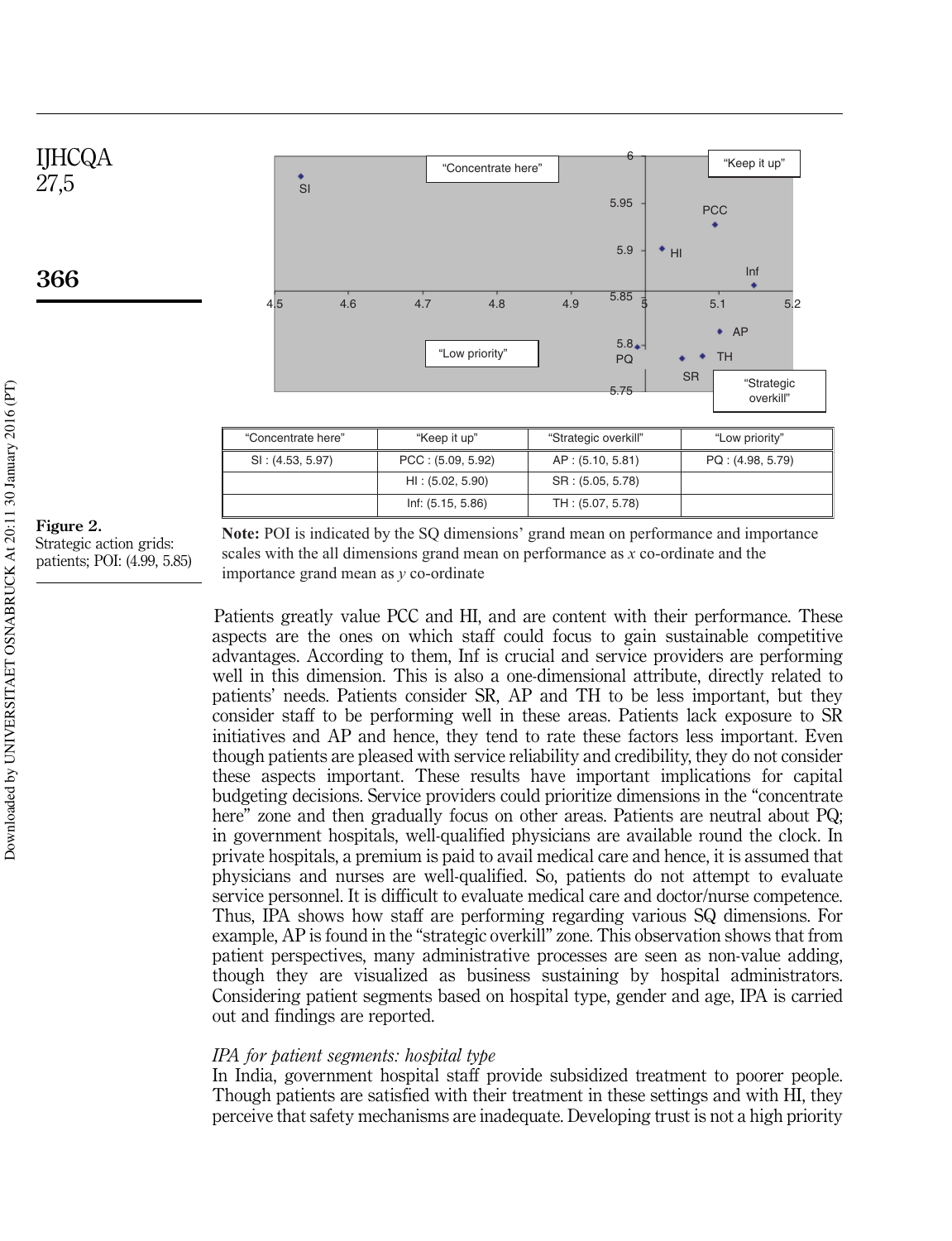as medical costs play a dominant role. Generally, India's government hospitals are known to have highly qualified doctors on duty. Hence, according to government hospital inpatients, PQ is in the "strategic overkill" area compared to private hospital patients. Facilities and SR initiatives are also not perceived important. Patients appear to be unaware of these two medical-care factors. In India, private hospitals are known to have state-of-the-art facilities. Patients in private hospitals are delighted with their treatment and facilities and they attach less importance to medical qualifications. As hospital services have credence attributes, patients cannot evaluate the treatment provided and medical competence. Thus, the government hospital administrators have to employ effective communication strategies to highlight SR and private hospital managers have to emphasize PQ.

#### *IPA for patient segments: gender*

Regarding male patients, AP and Inf are in the threshold between "keep it up" and "strategic overkill" while SI is in the "concentrate here" zone. Hence, more resources should be allocated to ensure a safe and secure stay while maintaining AP and Inf investment. Socially responsible activities are not perceived essential as they are not part of treatment processes; therefore, patients should be educated about such steps and their impact on the society. Female patients perceive PCC to be good, while Inf and HI are perceived less positively. Like their male counterparts, they also opine that hospital SI has to improve; they also consider SR to be less important.

#### *IPA for patient segments: age*

Patients  $<$  50 years perceive hospital to be good in PCC and Inf, while not considering AP and SR initiatives important. Personnel quality is considered to be neutral; surprising because it is generally believed that patients expect physicians to be highly qualified. There is a need to communicate about well-qualified doctors in hospitals and SR initiatives to patients. This step ensures that patients appreciate hospitals for such resources and initiatives. Older patients perceive AP to be in place and they also want hospital managers to focus more on SI. They are also satisfied with overall HI and PCC. The "strategic overkill" zone includes Inf, TH and SR; so hospital staff can afford to reduce resources on these aspects and focus on other areas.

#### *IPA for attendants: overall level*

Figure 3 shows the IPA from attendants' overall perspective. It is evident that hospital managers have to concentrate on SI and PQ. Clinical care is at the "keep it up" quadrant's extreme end, away from other factors, as it is perceived to be much better than the remaining factors in the quadrant. Though Inf is perceived to be important and adequate, it is close to the "strategic overkill" zone; administrators could ensure that more resources and efforts are not spent in Inf. Attendants consider HI, SR and TH to be in the "low priority" area and also perceive AP to be in the "strategic overkill" zone.

#### *IPA for attendant segments: hospital type*

Government hospital attendants judge PCC and AP to be good. In their view, more resources have been invested in Inf than necessary while they expect staff to concentrate on SI and SR. This finding helps staff to understand and fulfil attendants' expectations who appreciate Inf, SI and PCC in private hospitals and consider AP and TH less important. They also want staff to improve PQ and consider HI and SR aspects a "low priority".

Strategic action grids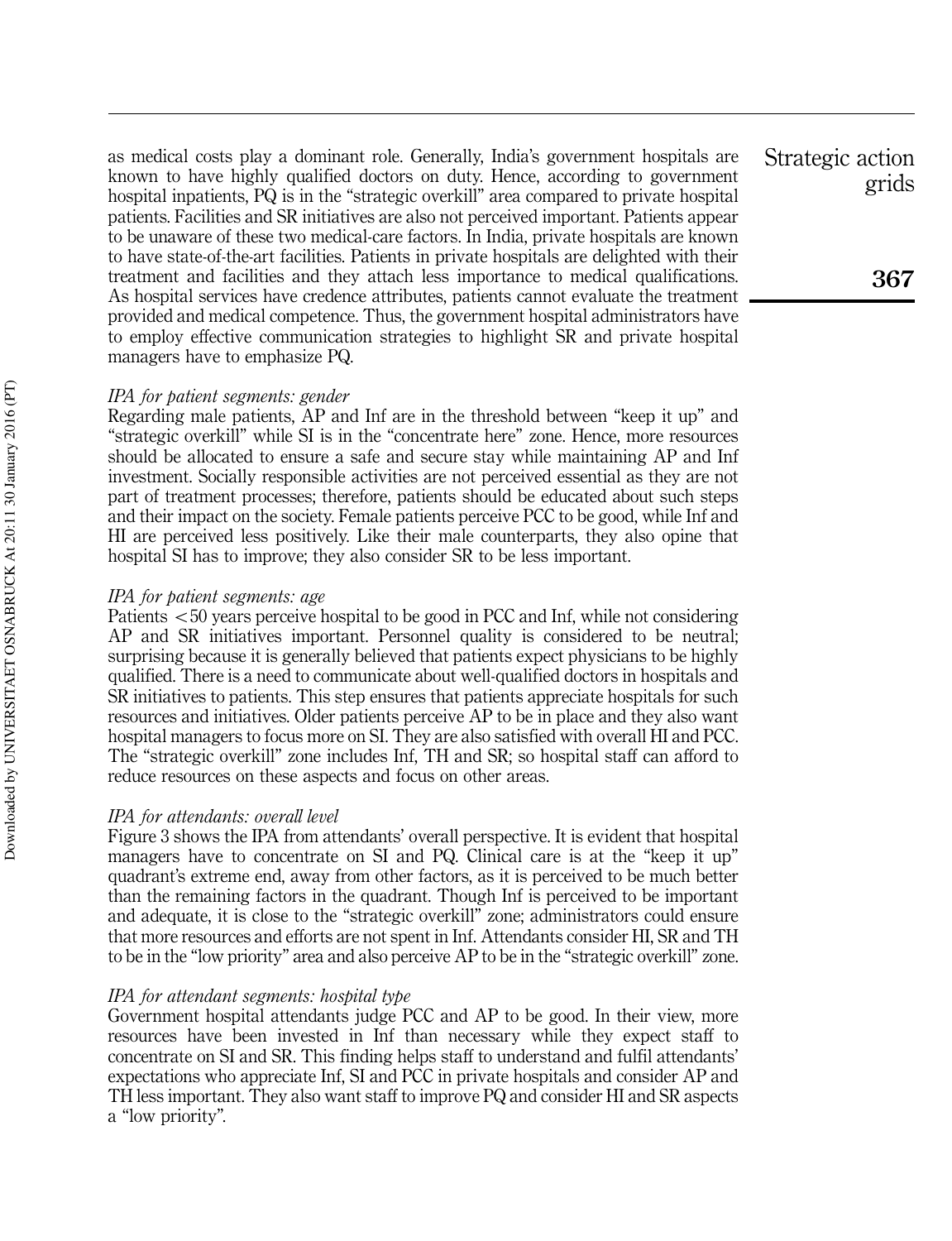

#### *IPA for attendant segments: gender*

According to male attendants, staff should focus on HI and SI. They also want staff to maintain PCC, TH, PQ and AP. Attendants perceive staff to be investing more in Inf than necessary and they also give "low priority" to SR. Female attendants perceive that staff need to improve and they are satisfied with PCC, Inf and SI. They seem to attach prominence to primary attributes like PCC, SI and Inf.

#### *IPA for attendant segments: age*

Attendants 50 years or younger perceive no service needing immediate attention while they also consider PCC and PQ to be good. They perceive HI, TH and SR less important, which shows that attendants in the younger age group do not consider medical-care's soft aspects to be important. Older attendants want the services to be more credible, possibly owing to transparency in the treatment process; hospital service providers could foster trust by employing proper communication channels with care receivers. Further, older attendants are satisfied with PCC, SI and Inf while considering HI, PQ and SR less important possibly owing to poor SR-awareness. In their opinion, managers can reduce their AP spending.

#### *Comparing patients and attendants: overall level*

Both patients and attendants are pleased with Inf and PCC. While patients are neutral about PQ, attendants want staff to improve on PQ. Both groups opine that the managers have to focus more on providing a safe and secure ambience and treatment. Further, they consider AP to be less important and despite prior appointments, they are made to wait for treatment. While patients consider SR to be in the "strategic overkill" zone, attendants want to see it improve.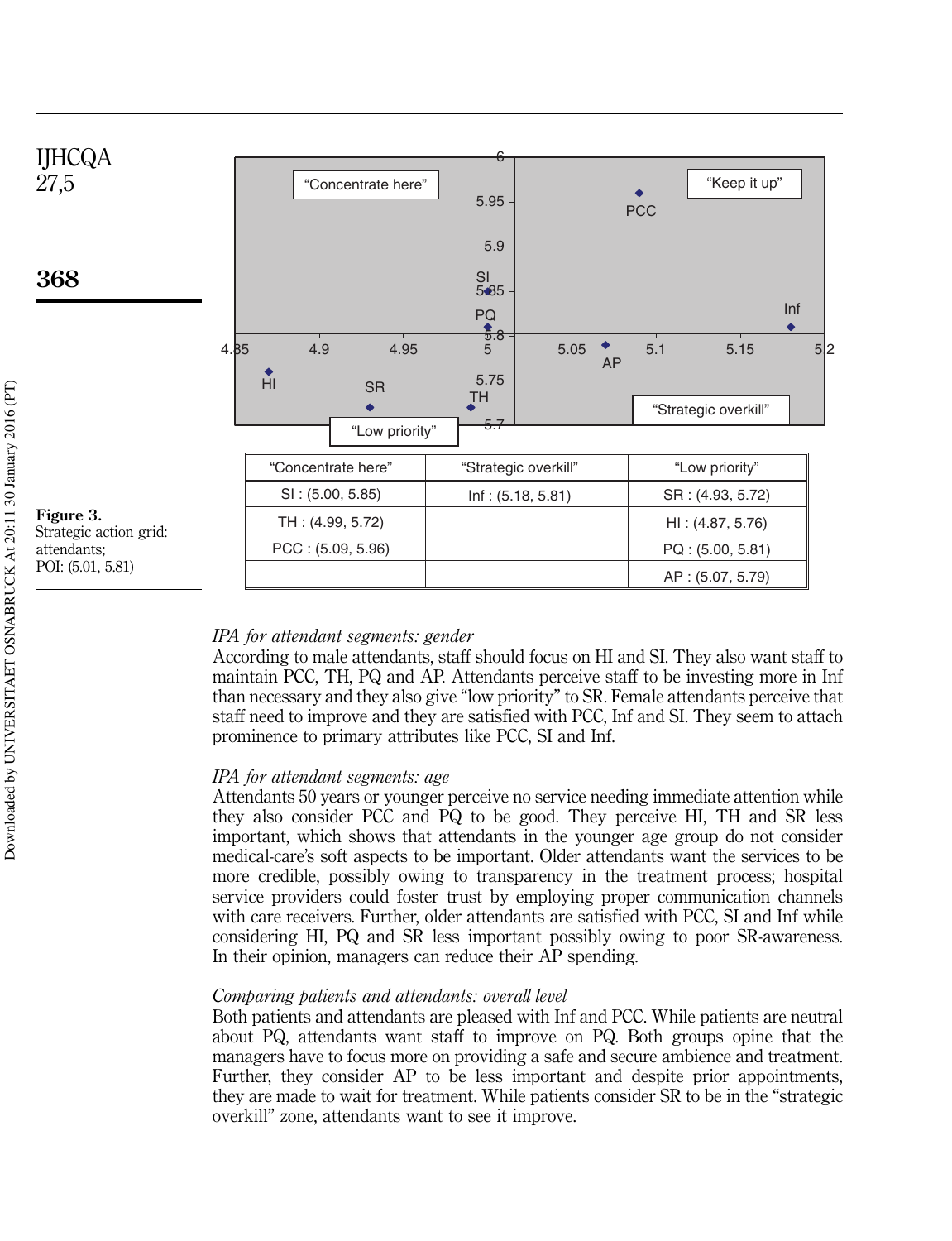#### *Comparing patients and attendants: segment-wise*

Government hospital patients and attendants are satisfied with PCC but feel that staff need to immediately attend to SI. Both do not consider PQ to be important because healthcare is a service with credence properties and it is difficult to evaluate doctor and nurse competencies. Patients and attendants in private hospitals consider Inf to be good, and AP and TH to be "strategic overkill". They neither perceive SR to be prominent in hospital activities and nor do they consider it important. According to male patients and attendants, the focus should be on safety and security. Both users attach less importance to SR initiatives. Female patients and attendants would like hospital staff to continue current PCC levels. Patients and attendants, 50 years or younger, do not place importance on medical-care's soft aspects such as PQ and SR, while those older than 50 also perceive that SR is not essential to medical care. Older patients perceive AP to be in place and older attendants opine that AP is "strategic overkill". Further, older patients want hospital staff to improve their SI and older attendants consider the current SI levels to be adequate.

#### Conclusions and implications

#### *Contributions to theory and research implications*

We analyse patient and attendant perceptions by integrating their views about hospital services. In line with the expectancy-disconfirmation theory, the negative disconfirmation observed for both service groups regarding all dimensions may cause customer dissatisfaction. This finding shows that a tolerance zone exists for healthcare consumers pertaining to their SQ evaluations. Perceptual differences between patients and attendants imply there are differences in their cognitive processes and expectations. This is an interesting result given that the attendant also stays in the hospital during the patient's hospitalization. As patients and attendants are exposed to different healthcare processes; e.g. attendants look after AP while patients go through the treatment process, they have differing service expectations and perceptions. This difference could be highlighted for medical and paramedical staff. We also analysed patient and attendant perspectives based on hospital type, respondent gender and age using IPA.

#### *Implications for practice*

There is no single healthcare aspect in which hospital performance exceeded or met service user expectations and SI has the largest gap. Administrators have to understand this finding to gain competitive advantage. Respondents found it difficult to evaluate healthcare's intangible dimensions. Hence, it is imperative for India's healthcare providers to act on their core strengths to improve their image and gain patients' and attendants' trust. Hospital managers can use communication channels such as pamphlets, signboards and hospital web sites to create awareness of various SI initiatives. Patients and attendants may respond to different care aspects. Additionally, hospital service providers have to address their needs and preferences differently with respect to primary care aspects such as PCC and SI and intangible secondary attributes such as HI, TH, etc., for attendants. This finding could sensitize staff to service groups with varying needs so that they are more responsive to customers. Patients and attendants are pleased with the treatment, which is the healthcare service's core. However, they indicate the need to improve SI. Hence, more resources may be allocated towards ensuring proper safety and hygiene procedures such as sanitation, sterilization, wheelchair ramps, etc., rather than investing heavily in expensive Strategic action grids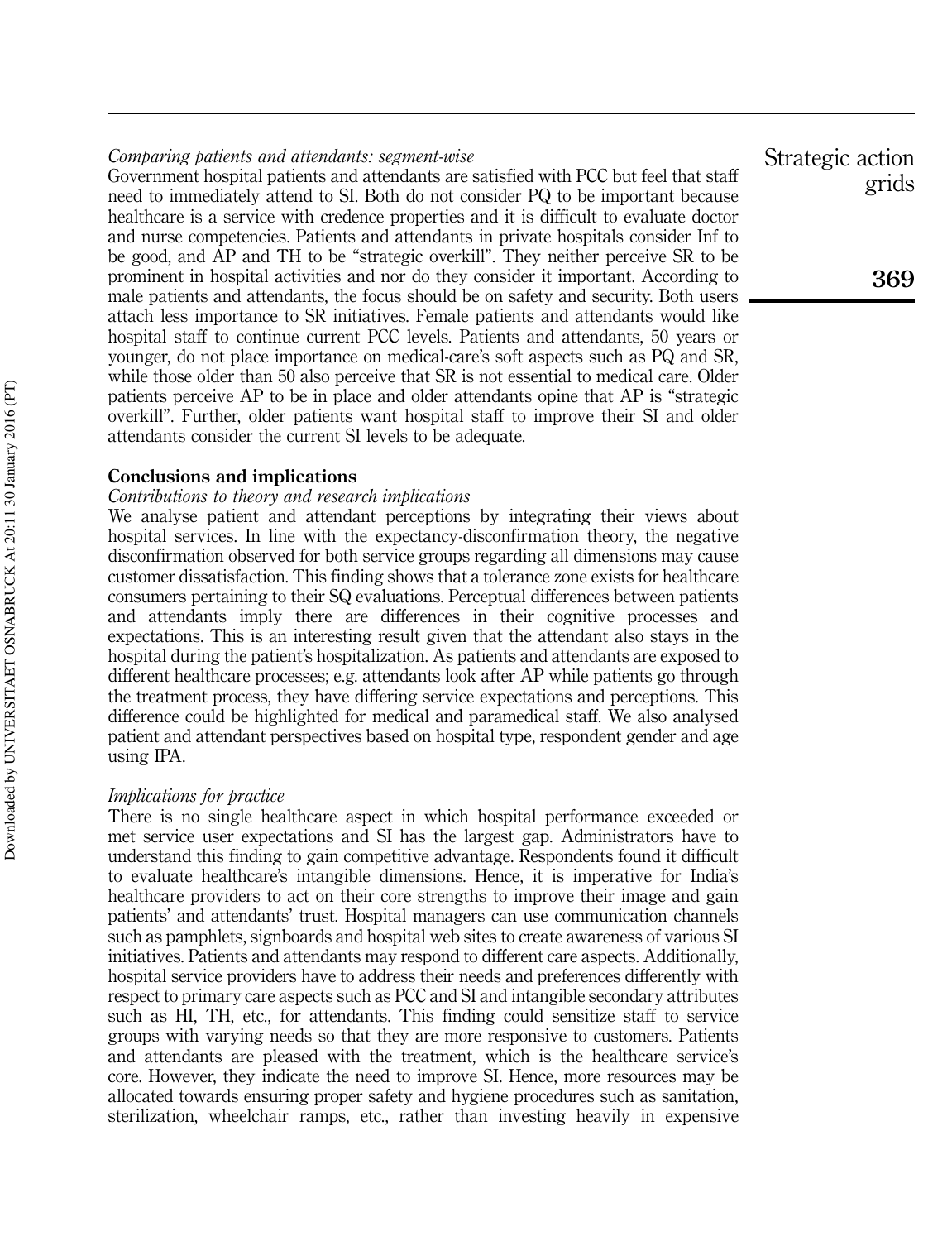equipment. Both customer groups found it easier to evaluate the tangible care aspects and hence they perceived these to be better than the other aspects. Further, they do not consider PQ to be important because healthcare is a service with credence properties and it is difficult to evaluate doctor and nurse competencies. This finding emphasizes the need to communicate the workforces' qualification and expertise through proper communication. Staff have to make various processes and procedures visible. As customers act as service co-producers, their experience is also affected by their involvement. Educating patients and their attendants is a good starting point to create awareness and to involve them, which enables them to understand healthcare's complexities. Educating customers about tests, surgery and other routines also offers them a reason to wait and makes them less prone to complain. Thus, IPA can be gainfully deployed in hospitals to select the most appropriate strategy that suits the hospital's structure and function. The IPA also enables managers to prioritize healthcare when they have limited resources by indicating those dimensions that customers perceive important.

#### *Suggestions and recommendations for policy makers*

To motivate healthcare service providers to provide quality services, government officers need to embark on several quality initiatives. Constructing a healthcare quality index using our study dimensions enables hospital quality levels to be compared, thereby leading to competitiveness. Such an exercise provides useful insights, if carried out periodically. Administrators have to be rewarded properly, as they drive the cultural change towards high-quality healthcare. Stringent regulations are also necessary to check that safety and hygiene procedures are adequate. Clear communication regarding personnel roles and responsibilities for ensuring safety mechanism enhances transparency and accountability.

#### *Limitations and scope for future research*

Our research has limitations; i.e. responses were obtained from only 408 patients and attendants. Further, the study did not consider patient segments based on their ailments, which may provide important insights. Hence, future studies could consider patient ailments along with other variables such as hospital quality certification, location, service user education, income, etc., to generate more insight on service-user preferences. We assumed that performance and importance ratings are independent, an assumption that could be tested in future research. As our study pertains only to healthcare services, future work could gather data on customer perceptions in other services such as education, hospitality and banks.

#### References

- Akter, M.S., Upal, M. and Hani, U. (2008), "Service quality perception and satisfaction: a study over sub-urban public hospitals in Bangladesh", *Journal of Services Research*, Vol. 12 No. 1, pp. 125-145.
- Baldwin, A. and Sohal, A. (2003), "Service quality factors and outcomes in dental care", *Managing Service Quality*, Vol. 13 No. 3, pp. 207-216.
- Butler, D., Oswald, S.L. and Turner, D.E. (1996), "The effects of demographics on determinants of perceived health-care service quality: the case of users and observers", *Journal of Management in Medicine*, Vol. 10 No. 5, pp. 8-20.
- Byles, J.E., Hanrahan, P.F. and Schofield, M.J. (1997), "It would be good to know you're not alone: the health care needs of women with menstrual symptoms", *Family Practice*, Vol. 14 No. 3, pp. 249-254.

**IJHCQA** 27,5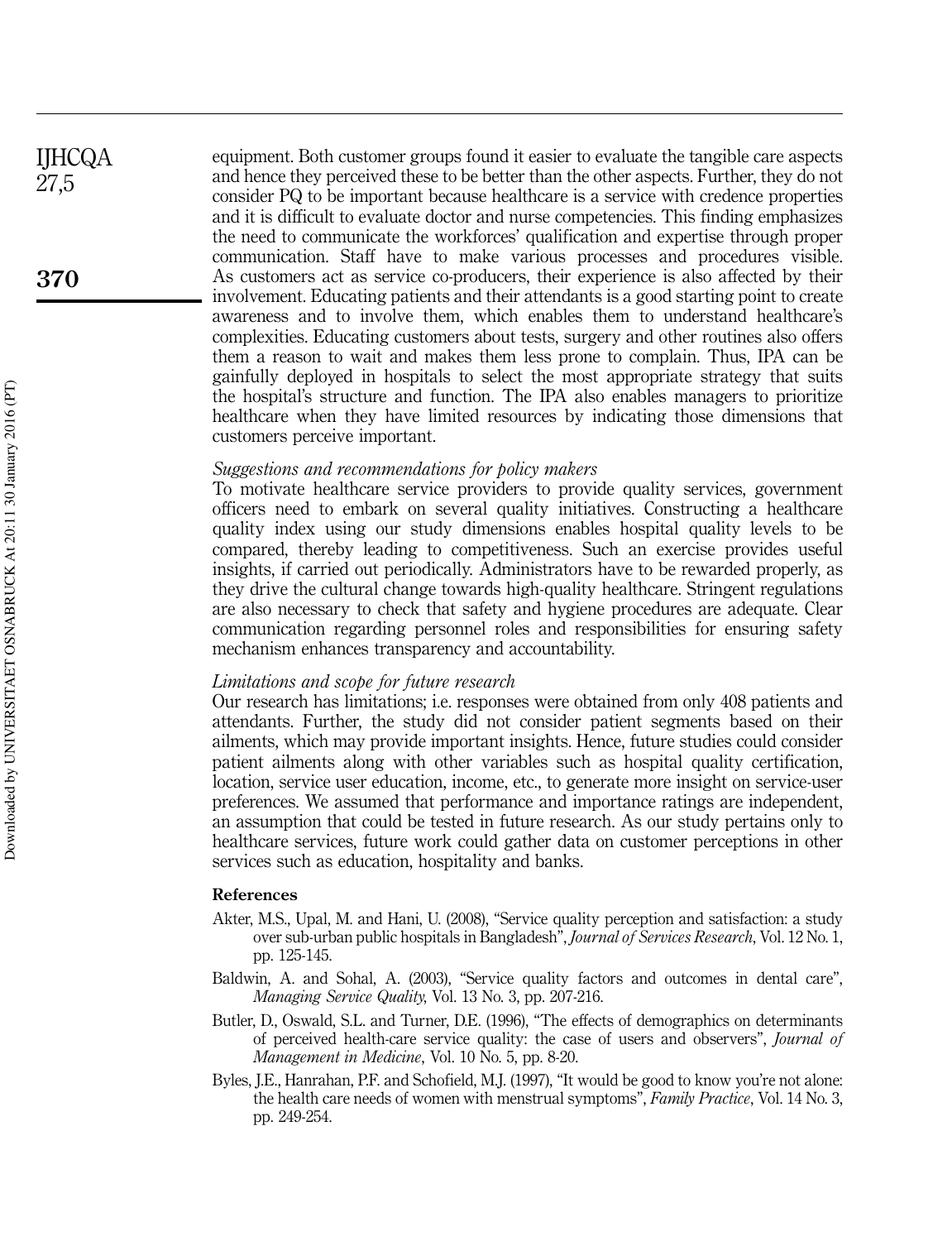- Callahan, D. (1992), "Reforming the health care system for children and the elderly to balance cure and care", *Academic Medicine*, Vol. 67 No. 4, pp. 219-222.
- Cerne, F. (1993), "Strategic shakeup: CFO's prepare for a new age of hospital planning", *Hospitals*, Vol. 67 No. 7, pp. 28-29.
- Cole, S.T. and Balasubramanian, S.K. (1993), "Age differences in consumers' search for information: public policy implications", *Journal of Consumer Research*, Vol. 20 No. 1, pp. 157-169.
- Das, J. and Hammer, J. (2004), "Which doctor? Combining vignettes and item-response to measure doctor quality", Working Paper No. 3301, World Bank Policy Research, Lisbon, available at: http://publications.worldbank.org/ (accessed 31 March 2013).
- Duggirala, M., Rajendran, C. and Anantharaman, R.N. (2008), "Patient-perceived dimensions of total quality service in healthcare", *Benchmarking: An International Journal*, Vol. 15 No. 5, pp. 560-583.
- Eskildsen, J.K. and Kristensen, K. (2006), "Enhancing importance-performance analysis", *International Journal of Productivity and Performance Management*, Vol. 55 No. 1, pp. 40-60.
- Grazier, K.L., Richardson, W.C., Martin, D.P. and Diehr, P. (1986), "Factors affecting choice of health care plans", *Health Services Research*, Vol. 20 No. 6, pp. 659-682.
- Guven-Uslu, P.G. (2005), "Benchmarking in health services", *Benchmarking: An International Journal*, Vol. 12 No. 4, pp. 293-309.
- Hekkert, K.D., Cihangir, S., Kleefstra, S.M., van den Berg, B. and Kool, R.B. (2009), "Patient satisfaction revisited: a multilevel approach", *Social Science & Medicine*, Vol. 69 No. 1, pp. 68-75.
- India Brand Equity Foundation (2007), "Healthcare", available at: www.ibef.org/industry/ healthcare.aspx (accessed 17 August 2008).
- Jabnoun, N. and Chaker, M. (2003), "Comparing the quality of private and public hospitals", *Managing Service Quality*, Vol. 13 No. 4, pp. 290-299.
- Jain, S.K. and Gupta, G. (2004), "Measuring service quality: SERVQUAL vs. SERVPERF scales", *Vikalpa*, Vol. 29 No. 2, pp. 25-37.
- Joseph, M. and Joseph, B. (1997), "Service quality in education: a student perspective", *Quality Assurance in Education*, Vol. 5 No. 1, pp. 132-138.
- Kano, N., Seraku, N., Takahashi, F. and Tsuji, S. (1984), "Attractive quality and must-be quality", *Journal of Japanese Society for Quality Control*, Vol. 14 No. 2, pp. 39-48.
- Koerner, M.M. (2000), "The conceptual domain of service quality in inpatient nursing services", *Journal of Business Research*, Vol. 48 No. 3, pp. 267-283.
- Lin, N.P., Chiu, H.C. and Hsieh, Y.C. (2001), "Investigating the relationship between service providers' personality and customers' perceptions of service quality across gender", *Total Quality Management*, Vol. 12 No. 1, pp. 57-67.
- Martilla, J.A. and James, J.C. (1977), "Importance-performance analyses", *Journal of Marketing*, Vol. 41 No. 1, pp. 77-79.
- Mummalaneni, V. and Gopalakrishna, P. (1995), "Mediators vs. moderators of patient satisfaction: the role of socio-demographic characteristics might be less significant than previously thought", *Journal of Health Care Marketing*, Vol. 15 No. 1, pp. 16-23.
- O'Neill, M., Wright, C. and Fitz, F. (2001), "Quality evaluation in on-line service environments: an application of the importance-performance measurement technique", *Managing Service Quality*, Vol. 11 No. 6, pp. 402-417.
- O'Neill, M.A. and Palmer, A. (2004), "Importance-performance analysis: a useful tool for directing continuous quality improvement in higher education", *Quality Assurance in Education*, Vol. 12 No. 1, pp. 39-52.

371

grids

Strategic action